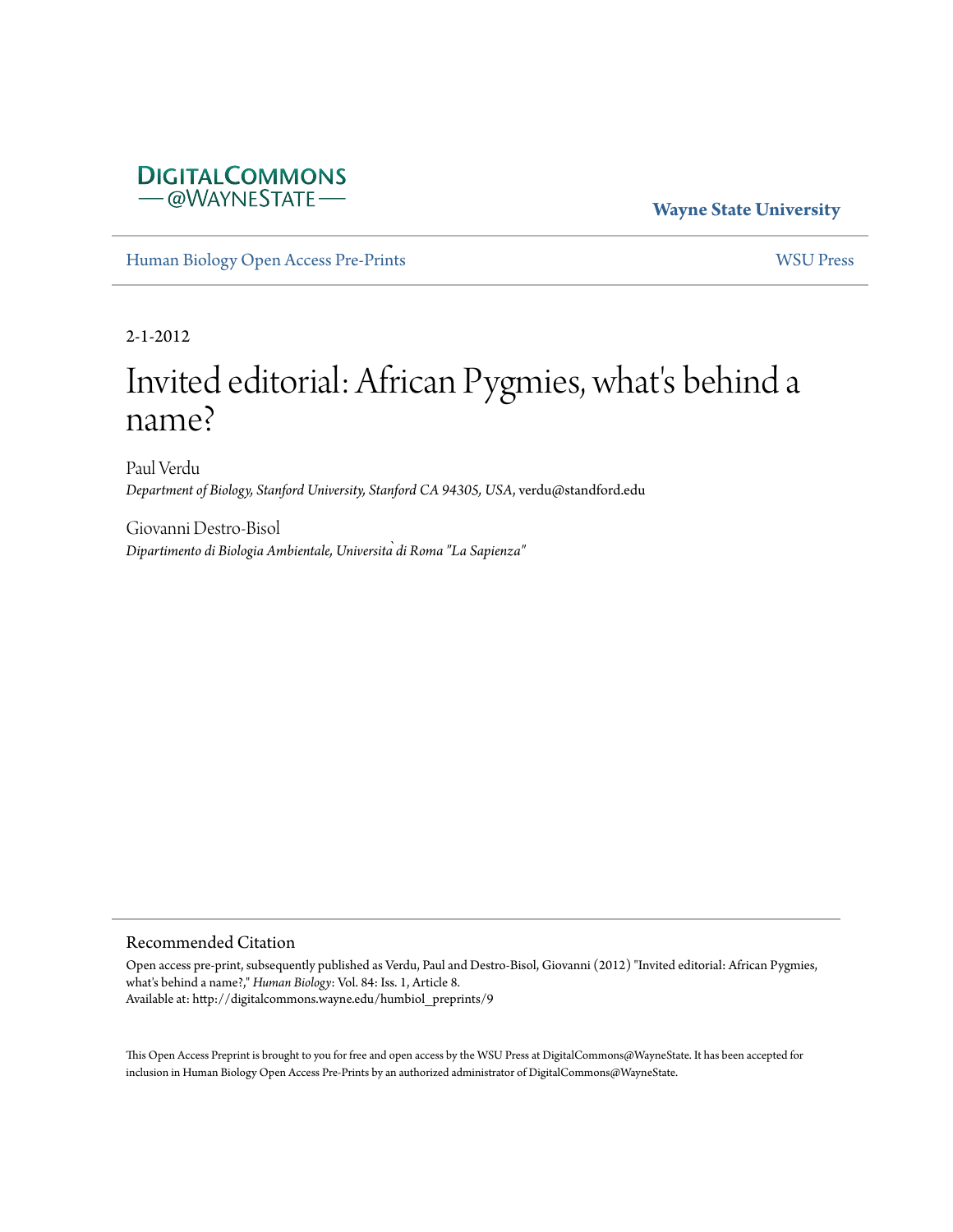## African Pygmies, what's behind a name?

Paul Verdu<sup>1\*</sup> and Giovanni Destro-Bisol<sup>2,3</sup>

*<sup>1</sup> Department of Biology, Stanford University, Stanford CA 94305, USA*

*<sup>2</sup> Dipartimento di Biologia Ambientale, Università di Roma "La Sapienza"*

*3 Istituto Italiano di Antropologia, Roma*

Running title: African Pygmies

Keywords : African Pygmy, Genetic Diversity, Biological Anthropology, Cultural Anthropology, Pygmy stature, Linguistics, Evolution, Adaptation, Interdisciplinary Perspectives.

(\*) Corresponding author: Paul Verdu, Department of Biology, Stanford University, 371 Serra Mall, Stanford CA 94305, USA. Tel: 1-650-724-5122, Fax: 1-650-724-5114, [verdu@stanford.edu](mailto:verdu@stanford.edu)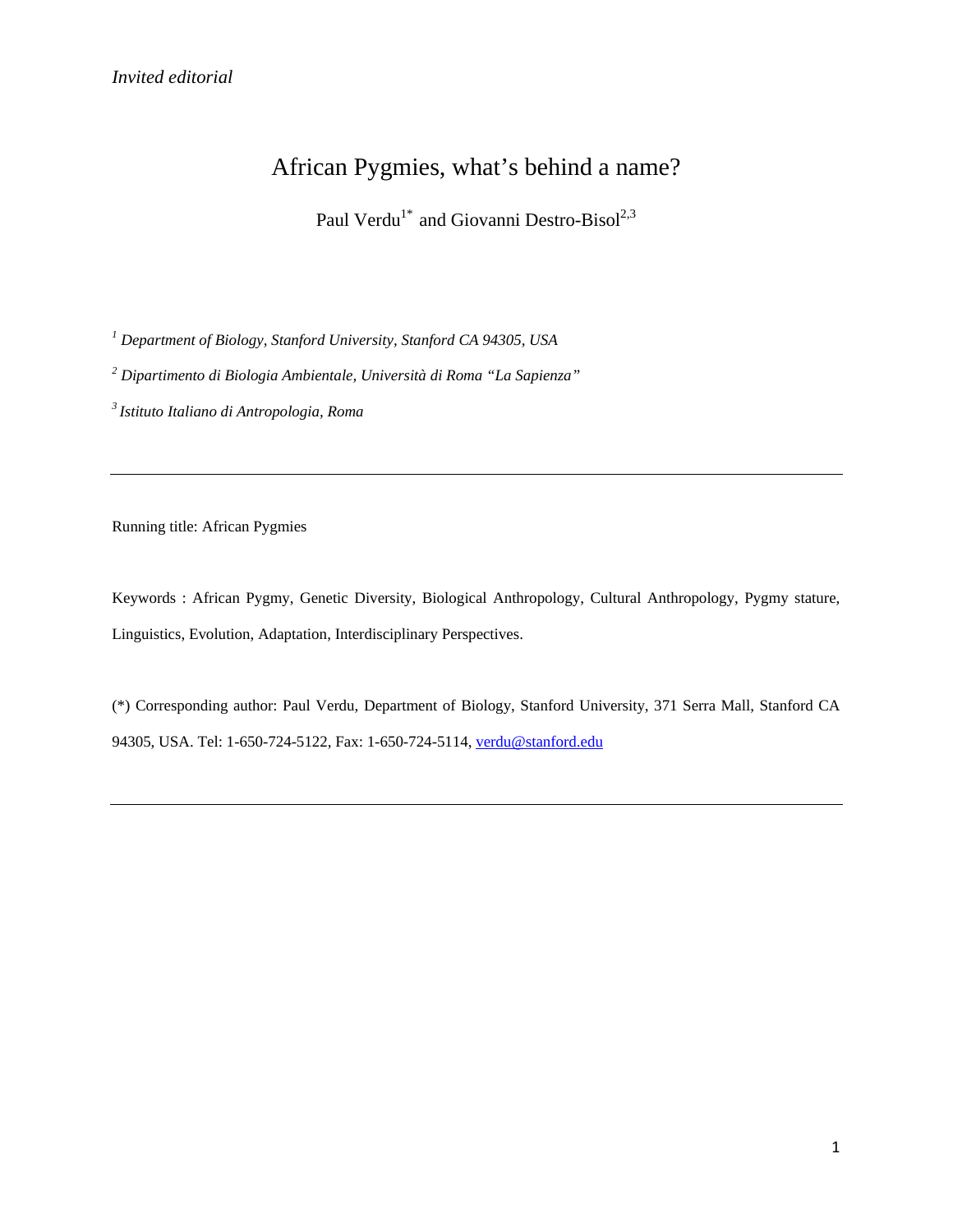Numerous populations spread out across Central Africa have been named Pygmies by Western explorers, since the 19<sup>th</sup> century, in reference to the mythical Pygmy population from Homer (*A people of short stature at war with migrating birds*, Iliad, song 3, v. 1-6). For more than forty years, Pygmy populations have attracted the interest of biological anthropologists because they were seen as the lively example that the adaptation to the environment shapes the diversity of external physical or physiological characters (e.g. Froment 1993; Perry and Dominy 2009; Campbell and Tishkoff 2010).

Some biological anthropologists and geneticists wrongly perceived Central African Pygmies as a homogeneous group with similar cultural, morphological and biological features, and somewhat opposed to Non-Pygmy populations (often designated as "Bantu populations", though they do not necessarily speak Bantu languages which Pygmy populations often speak). This view may be seen as the consequence of two misleading notions widespread in the Western culture. First, the prevalent historical use of the single exogenous term "Pygmy" to designate more than twenty human groups from the Congo Basin, *de facto* suggests that common historical, cultural, and even biological or morphological features are shared by Central African Pygmies. Second, Pygmy populations are often viewed as being exclusively forest huntergatherers, isolated from Non-Pygmy farmers, and living in the same way as ancestral human populations did before the Neolithic revolution.

Since the 1960's, such stereotypes have been repeatedly challenged by scientific research. For instance, cultural anthropologists observed that the various Pygmy populations do not share a common myth of origin. Most of them do not know each other and are unaware of a common designation as *Pygmies* from outsiders; in fact the various Aka, Baka, Bongo, Efe (…) Pygmy populations are not a federated group of populations (Bahuchet 1993; Hewlett 1996). Additionally, physical anthropologists have observed the wide diversity of average height across African Pygmy populations and found no height discontinuity between Pygmies and Non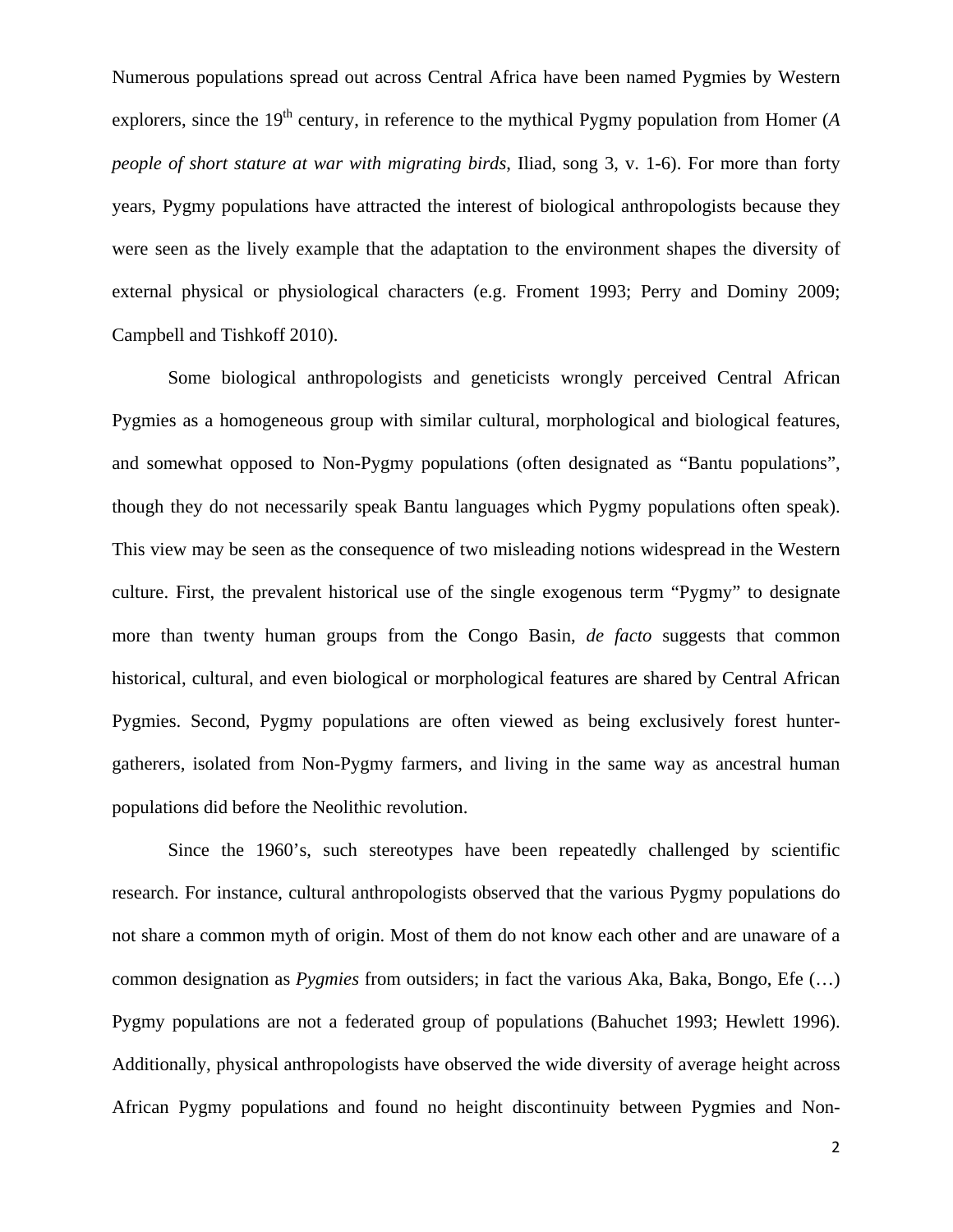Pygmies—some neighbouring Non-Pygmy populations being also of short stature (Hiernaux 1974, Froment 1993). Finally, it has been highlighted that Pygmies are not exclusive huntergatherers, as they often practice fishing and agriculture (e.g. Bahuchet et al. 1989; Bahuchet 1992; Hewlett 1996) and, further challenging stereotypes, Pygmies are not isolated from neighbouring Non-Pygmy populations since these groups of populations have close socioeconomic relationships including intermarriages (e.g. Turnbull 1965; Kazadi 1981; Bahuchet and Guillaume 1982; Hewlett 1996; Joiris 2003).

#### The short stature of African Pygmies

The issues raised by the common view that Pygmies form a uniform group are best (but not only) exemplified by extensive research focusing on the short stature of these populations. Three "classical" hypotheses have been proposed to explain this phenotype: It could be an adaptation either to the hot and humid environment of the rainforest (Cavalli-Sforza 1986) or to the difficult mobility in a densely forested environment (Diamond 1991) or, finally, the outcome of the scarcity of food resources in the forest (Bailey et al. 1989). A fourth hypothesis has been recently proposed: The short stature of Pygmy populations could be an adaptation to the earlier onset of reproductive life in a context of high rates of mortality from parasitism and poor nutrition (Migliano et al. 2007).

While being relevant approaches to the understanding of Pygmy height, each one of these hypotheses fails explaining the variability of adult stature observed today within and among the various Central African Pygmy populations when considered separately. Nor can such theories account for the differential stature between specific Pygmy and neighbouring Non-Pygmy populations that live in comparable climatic, nutritional or parasitic environments (Froment 1993; Perry and Dominy 2009; Becker et al. 2010).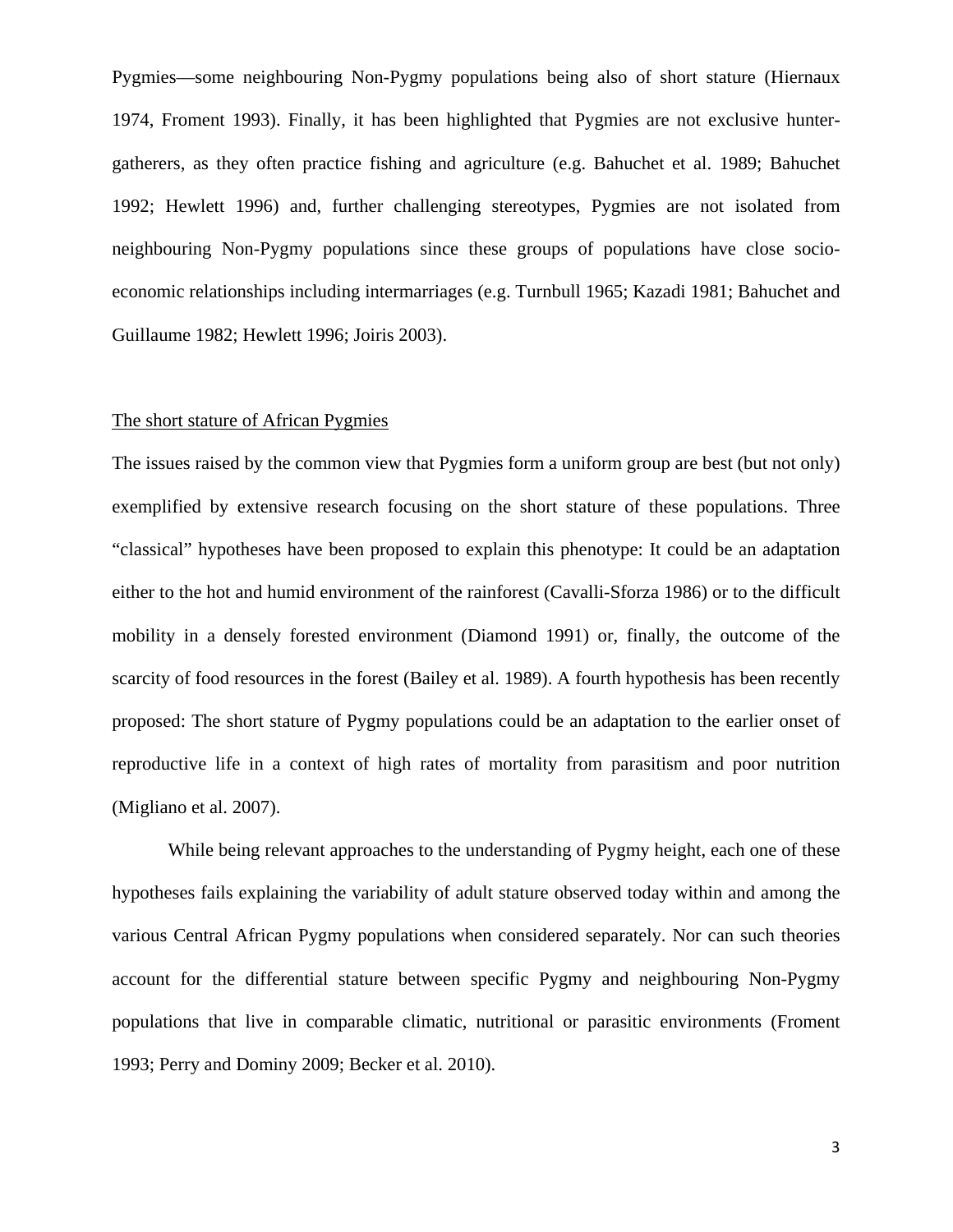In fact, understanding the evolution of stature-differences across Central African populations requires a tremendous effort in gathering much more anthropometrical, physiological and demographic data than those currently available and previously used. More specifically, it is necessary to gather longitudinal data in the various populations designated as Pygmies instead of taking a single Pygmy group (e.g. the widely studied Aka from Central African Republic) as being representative of all Pygmies across Central Africa (Becker et al. 2010). With richer data taking into account cultural, environmental and morphological diversity of African Pygmies, anthropologists could better understand the respective roles of the climatic, environmental, and demographic forces that shaped the differential stature among and between the various Pygmy and Non-Pygmy populations from Central Africa.

Despite archaeological remains attesting the dense and continuous presence of *Homo sapiens* in the Congo Basin since at least 40,000 years (Cornelissen 2002), there is no evidence of an ancient *Homo sapiens* population of a particularly short stature having lived in Central Africa. Consequently, we do not know if Pygmy populations evolved towards shorter statures or if their Non-Pygmy neighbors evolved towards taller statures. To this end, knowing whether Central African Pygmy populations have an independent or a common origin is an essential starting point, which was somewhat overlooked by some biological anthropologists. If Pygmy populations had independent origins, then their short stature could be the result of convergent evolution while, if they had a recent common origin, their short stature could have been inherited and the adaptation process (if any) would have occurred in a single ancestral population sometime in the past. If an accurate evolutionary framework and a more representative sampling methodology are to be developed concerning the evolution of Central African populations, it is appropriate for biological anthropologists and geneticists to consider the complexity and the ambiguities raised by the binary categorization of populations in Pygmies and Non-Pygmies in the multi-ethnic context of this region.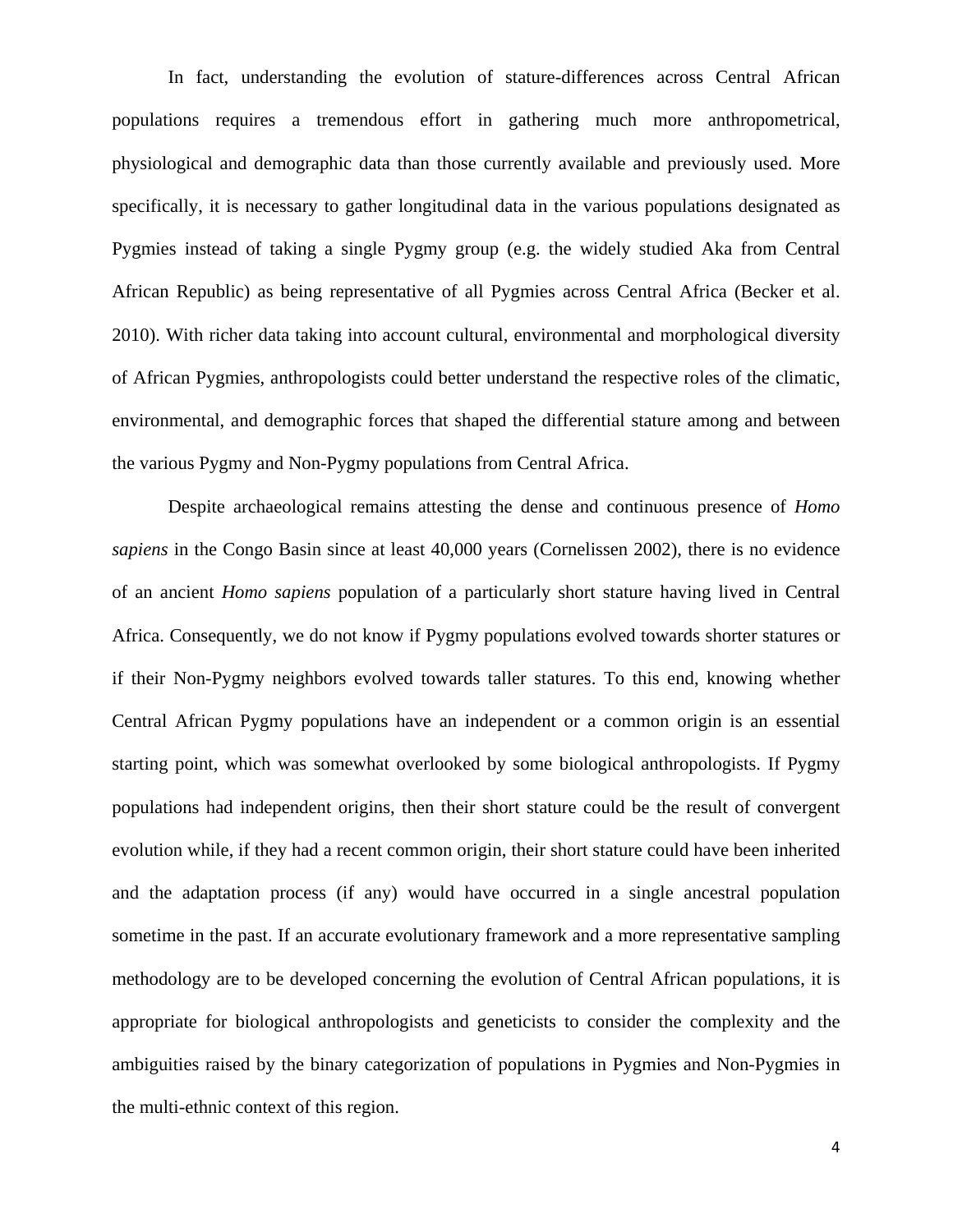#### A glimpse into the evolutionary history of African Pygmies: A change of perspective

In the book "African Pygmies" (1986), Luigi Luca Cavalli-Sforza reviews the results of demographic, medical, genetic and anthropological researches initiated in 1966. According to this scholar, the Sua (or Mbuti) Pygmies from the Ituri forest would be directly descended from the ancestors of most—if not all—Pygmy groups, whereas the Aka from the Central African Republic would have undergone a high level of genetic admixture with Non-Pygmy neighbour populations. According to such results and while being unable to provide formal evidence, Cavalli-Sforza favoured the hypothesis of a common Pygmy origin with subsequent diversification, as opposed to the theory of Hiernaux (1974) of independent adaptations to the rainforest environment.

More than fifteen years after the publication of "African Pygmies", the genetic admixture pattern initially found in the Aka Pygmies has been further analysed using sex-specific genetic markers (mitochondrial DNA and Y-chromosome polymorphisms) and signatures of sex-biased genetic admixture between Aka Pygmy groups and Non-Pygmies have been detected by Destro-Bisol et al. (2004b), in agreement with the ethnographical origins of sex-biased matrimonial regimes. The same research team further hypothesized a common origin of all Pygmy populations and suggested, on the basis of simulation approaches and on phylogenetic inferences, that a first separation between the ancestors of Pygmy and Non-Pygmy populations took place between 60,000 and 30,000 years ago and suggested a more recent divergence between the two Pygmy group of populations now living at the longitudinal extremes of Central Africa with a split occurring prior to 18,000 years ago (Destro-Bisol et al. 2004a; Batini et al. 2007). Such estimates were later confirmed by a phylogenetic approach using mitochondrial DNA sequences on a wider population set (Quintana-Murci et al. 2008). However, these studies could not formally test the common or independent origin of Central African Pygmies using a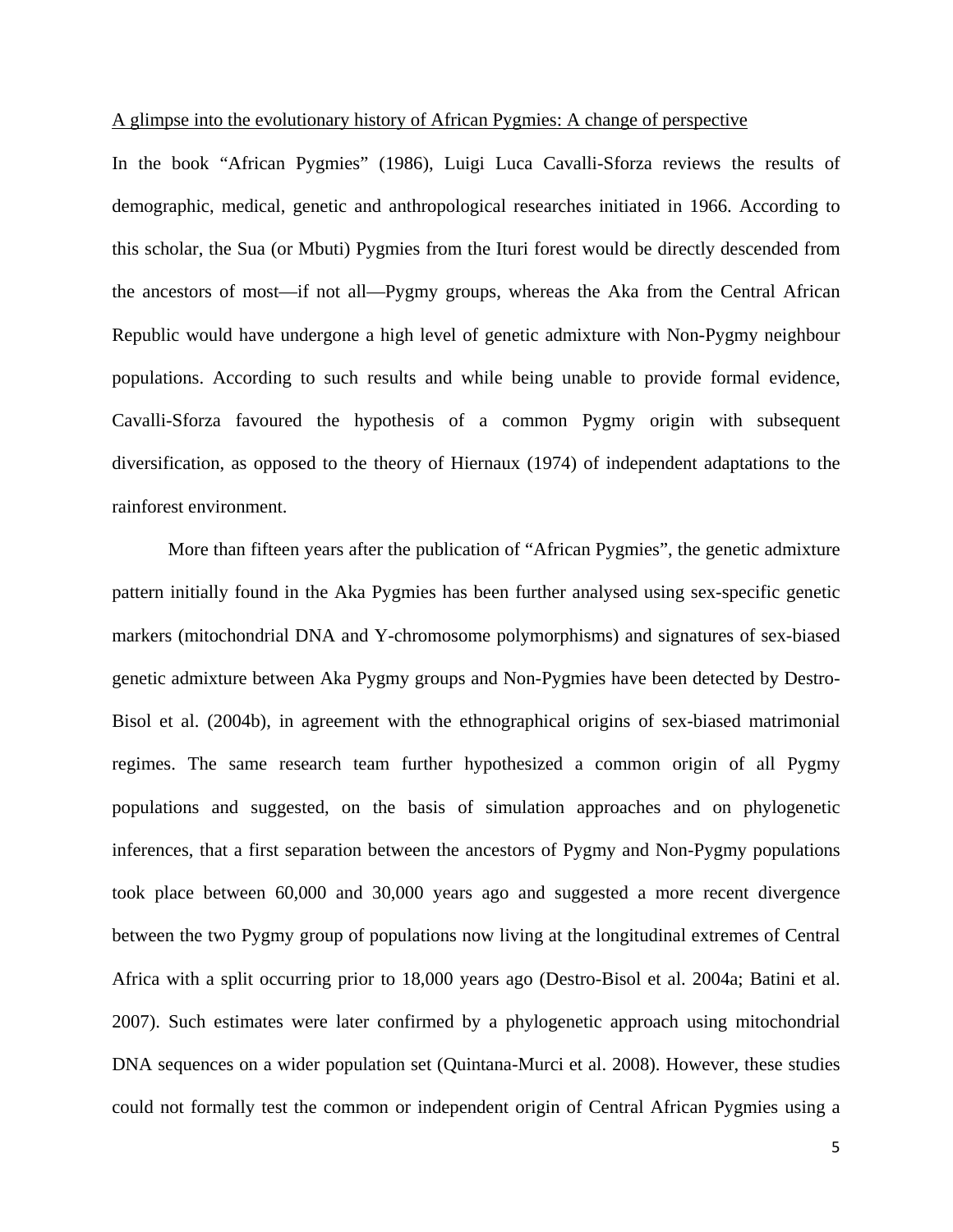model based approach since they considered a very limited number of Pygmy population and/or only two non-recombining sex-specific loci. These limitations have since been overcome.

Indeed, starting with 2009, fundamental advances concerning the reconstruction of the history and diversity of Central African populations have been reached thanks to the highresolution population sampling obtained by interdisciplinary teams of biological and cultural anthropologists. In this context, the population sampling strategy of Verdu et al. (2009) benefited from the numerous cultural criteria suggested by cultural anthropologists (e.g. Bahuchet 1992; Hewlett 1996; Joiris 2003). Verdu et al. (2009) collected more than six hundred DNA samples from 9 Pygmy populations living in Cameroon and Gabon and from 12 Non-Pygmy neighboring populations with whom Pygmies maintain close socio-economic interactions. Their analysis enabled *i*) the quantification of the extent of autosomal neutral genetic diversity in Western Central African populations, *ii)* the investigation of the complex Pygmy/Non-Pygmy categorization from a genetic perspective and *iii)* the formal test of a common or independent origin of numerous Western Central African Pygmy populations through a model based approach.

Far from being a genetically homogeneous group of populations, the genetic diversity of Western Central Africans is mainly explained by considerable genetic distances between pairs of Pygmy populations, Non-Pygmy populations often being not significantly genetically different from each other (Fig. 1). This biological diversity echoed the large cultural diversity observed in the populations sampled and further challenged the common origin conveyed by the use of the blanket term *Pygmy*.

Interestingly, the linguistic diversity of Western Central African Pygmy and Non-Pygmy populations did not predict the genetic distances computed among pairs of populations and Non-Pygmy neighbors. While speaking closely related languages, they can be genetically very distant from each other (e.g. Baka Pygmies and Bangando Non-Pygmies, see figure 1). Differently,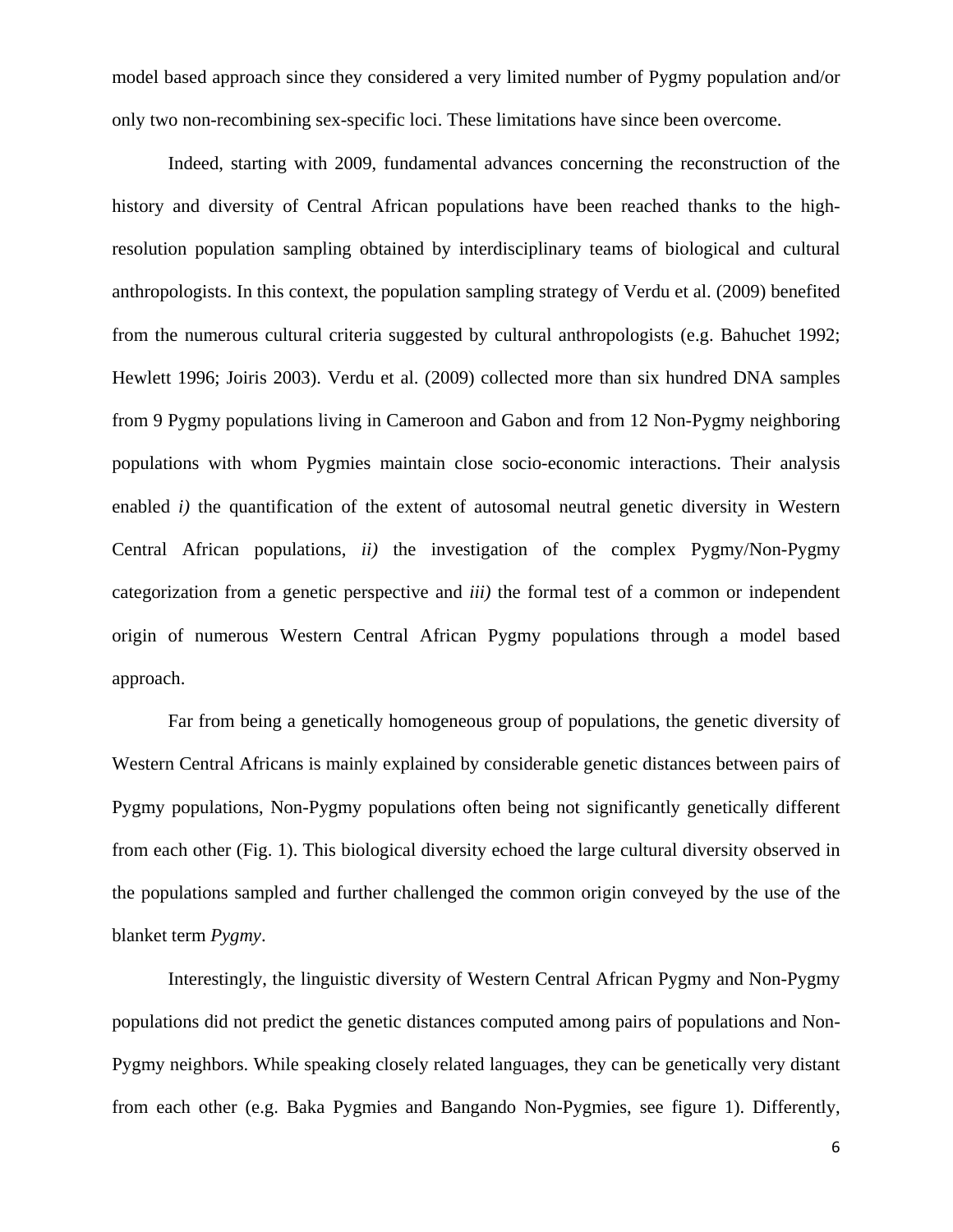Non-Pygmy populations speaking languages belonging to different linguistic families have small, often not significant, genetic distances (see figure 1).

Furthermore, each Pygmy population had different levels of genetic admixture with its Non-Pygmy neighbors (Patin et al. 2009; Tishkoff et al. 2009; Verdu et al. 2009). These heterogeneous levels of asymmetrical gene flow from Non-Pygmies into Pygmies were found inversely related to the strength of socio-cultural barriers that impede intermarriages between each specific pair of neighboring communities (Verdu et al. 2009). These results illustrate how the diversity of genetic patterns across Pygmy populations are determined by specific sociocultural factors, and show how the description of the biologic diversity of Central African Pygmies can be biased when only a few groups are analyzed.

Towards the quest of the genetic determination of the differential stature between Pygmies and Non-Pygmies, the work of Becker et al. (2011) is very promising. They have shown that Pygmy individuals that are more admixed with Non-Pygmy neighbors are also likely to be taller. By analyzing the patterns of genetic admixture across several Western Central African Pygmy populations, they demonstrated, though indirectly, that the differential stature phenotype observed between Pygmies and Non-Pygmies had a genetic basis.

Finally, using genome-wide autosomal microsatellites and Approximate Bayesian Computation (ABC) methods (Beaumont et al. 2002; Cornuet et al. 2008), Verdu et al. (2009) formally tested, for the first time, whether numerous Western Central African Pygmy populations shared a common or an independent origin, and estimated the divergence times between populations. Despite the wide genetic differentiation among Western Central African Pygmies, the most probable scenario appeared to be that of a very recent split of Western Central African Pygmies, about 3,000 years ago, from an ancestral Pygmy population that diverged from Non-Pygmy lineages 50,000 to 90,000 years ago (Verdu et al. 2009). This latter estimate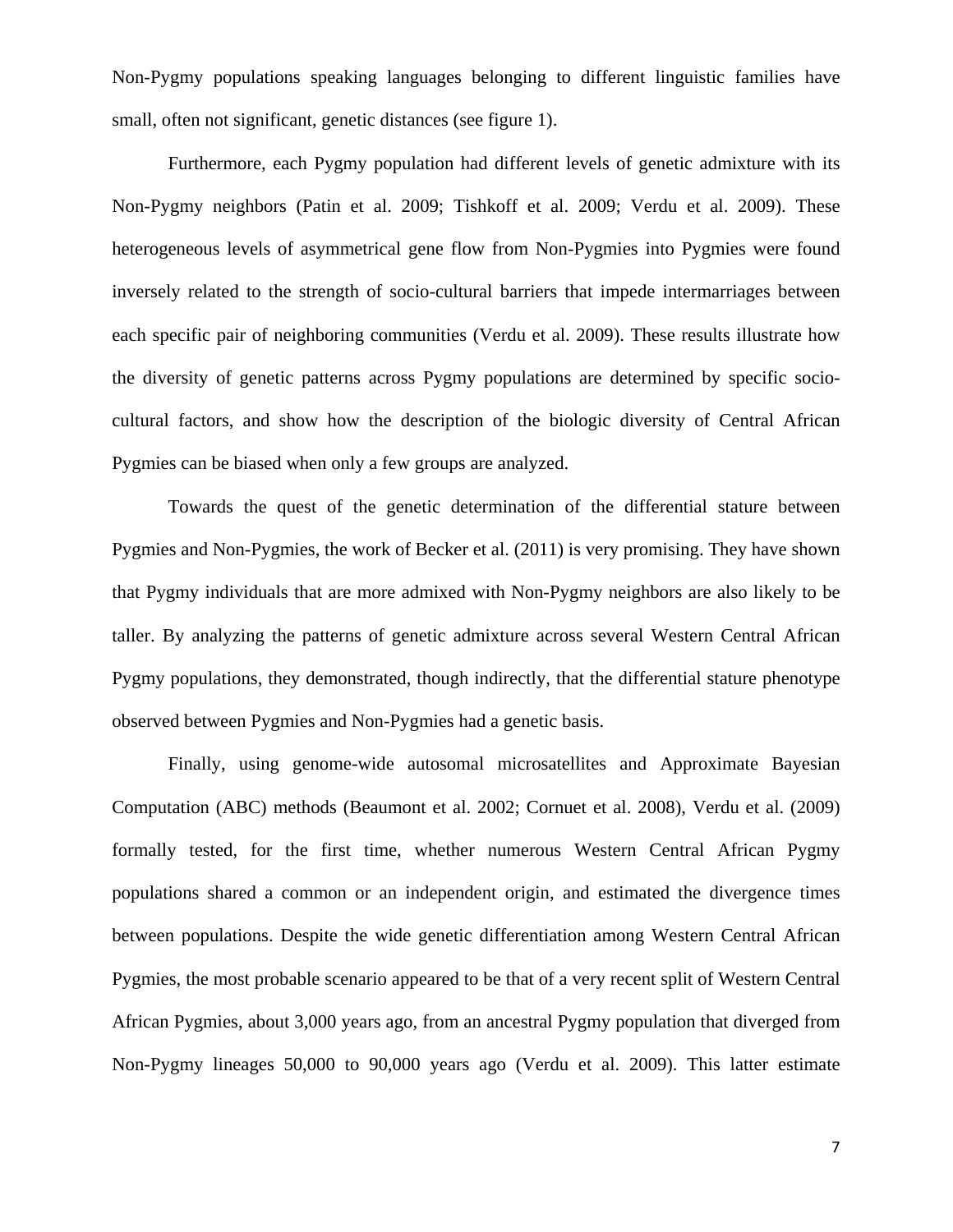overlaps previous estimation based on simulation and phylogenetic approaches by Destro-Bisol (2004a; 2004b), Batini et al. (2007) and Quintana-Murci et al. (2008).

A similar model-based methodology was later extended to other Central African Pygmy groups, particularly in the East, using neutral autosomal sequences (Patin et al. 2009) and mitochondrial DNA (Batini et al. 2011). Results showed that Eastern and Western Central African Pygmy populations, today living several thousand kilometers apart, probably shared a common origin some 20,000 years ago, while the divergence between the ancestral Pygmy and Non-Pygmy populations occurred around 70,000 years ago. Both estimates show confidence intervals that are consistent with previous studies based on simulation, phylogenetic and modelbased approaches (Destro-Bisol et al. 2004a,b, Batini et al. 2007, Quintana-Murci et al. 2008, Verdu et al. 2009).

The studies we mentioned so far addressed the diversity of Central African populations in the framework of the complex cultural categorization Pygmy/Non-Pygmy and shed light on the widely unknown evolutionary and adaptation history of Central African populations. We would like to stress here that this research was only made possible by a proficient collaboration between biologists, social anthropologists and linguists. Future multidisciplinary work will allow the careful reconstruction of the history of admixture between Pygmies and Non-Pygmies, as *we do not know* when and how the dynamic of intermarriages between Pygmies and Non-Pygmies has evolved through history. More specifically, we would like to assess whether genetic admixture patterns have changed over pre-colonial, colonial and post-colonial times, in order to understand how changes in the rates of gene flow may have influenced the biological and genetic adaptation processes of these populations.

#### Beyond Genetics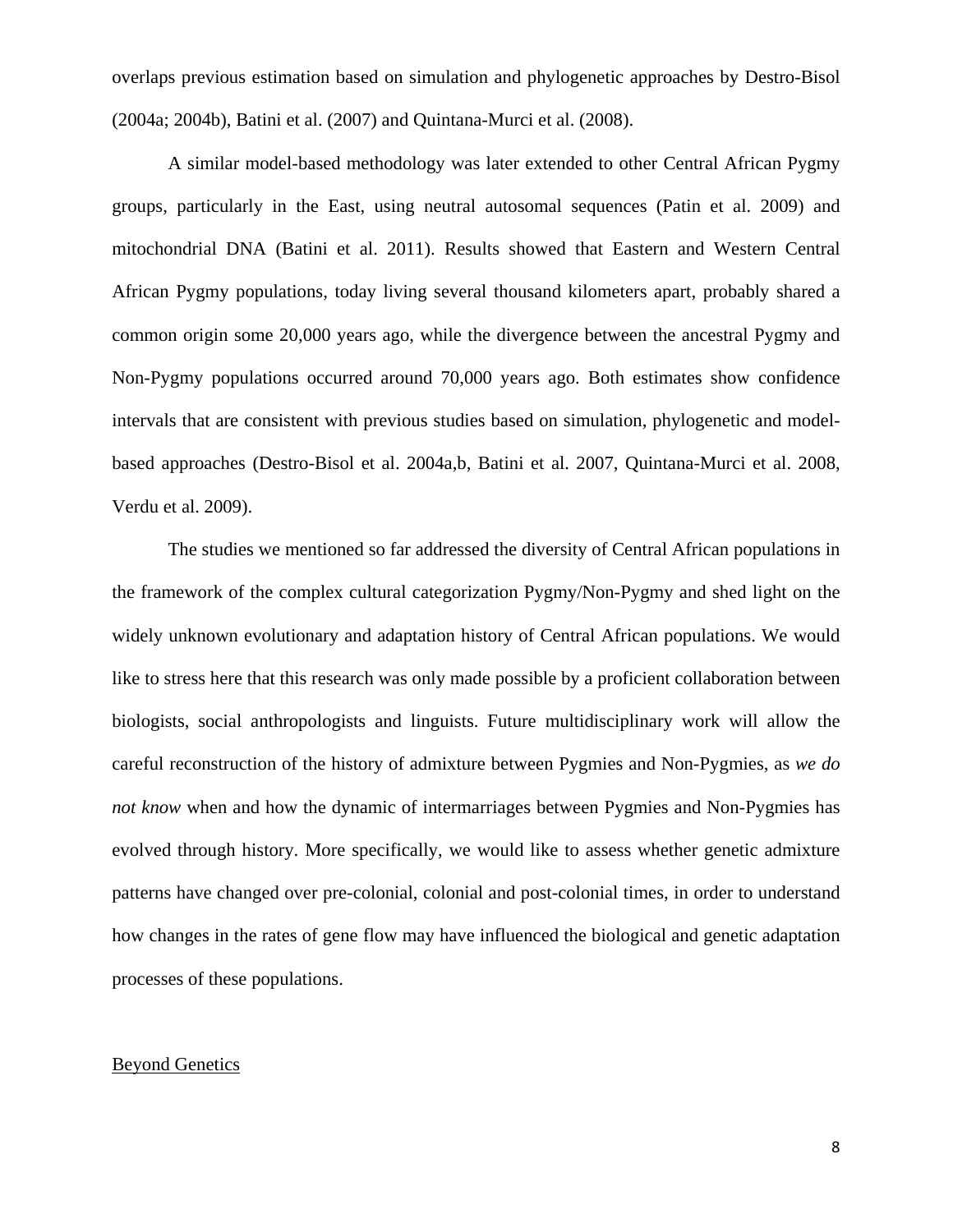We have been asked to write this editorial summarizing on-going genetic research in Central Africa to supplement the article by Serge Bahuchet (Bahuchet 2011 - same issue) about the linguistic diversity of Pygmy populations and their Non-Pygmy neighbours. Throughout his paper, Serge Bahuchet outlines at least two important messages to biological anthropologists and human biologists, the importance of which goes beyond the specific field of studies on African Pygmies.

First, he notes that the questions asked by linguists are often complementary to those that are the focus of molecular anthropologists. Such questions highlight how important is the understanding of the social dimension in any anthropological inquiry. If biological anthropologists are interested in the identification of the genetic features distinguishing Pygmies from their neighbours, if they wish to reconstruct the population dynamics and the demographic processes accounting for the substantial genetic diversity between and within these two groups of populations, then the investigation of the cultural mechanisms accounting for the conservation of a significant cultural Pygmy specificity (as opposed to Non-Pygmies with whom they are socially and economically largely tied) has a topical relevance. Bahuchet agrees that a better knowledge of the migratory flows of African Pygmies throughout Central Africa and since their early contacts with Non-Pygmies would certainly provide more reliable microevolutionary insights on the genetic side. This is why addressing the historical relationship between languages spoken by Pygmies and Non-Pygmies will provide hypothesis that may be test by a molecular approach.

Second, Bahuchet notes that even disciplines that are commonly perceived as distant from biological anthropology are worth exploring and merging with other lines of evidence. For instance, studying musical practices (e.g. Fürniss and Bahuchet 1995) across populations may provide important insights about past and present cultural contacts between populations. Such "alternative" approaches are essential for understanding the early contacts between Pygmies and

9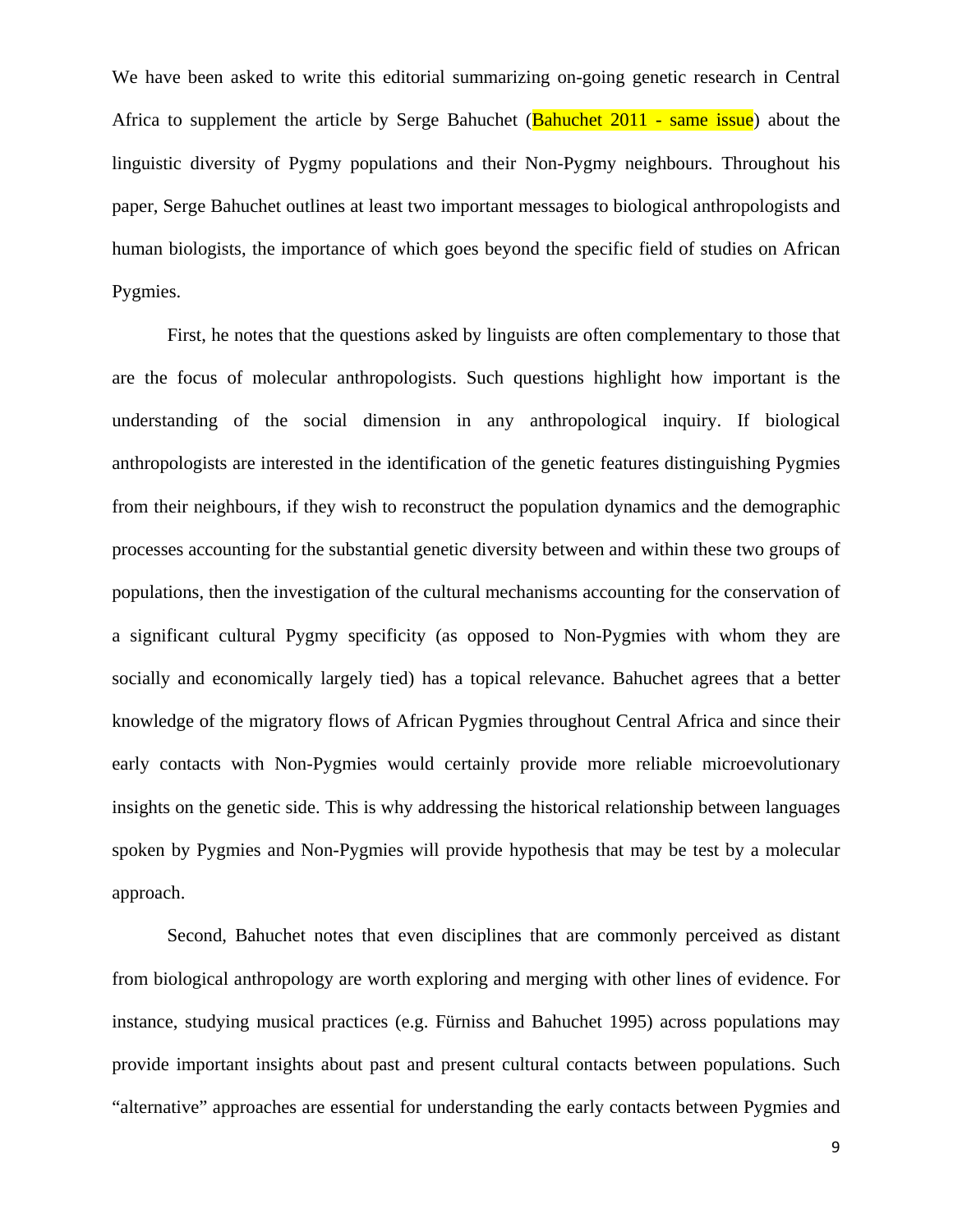Non-Pygmies in the absence, we stress it once more, of archaeological and demographic data for these populations.

#### Epilogue

By combining past and current knowledge regarding both evolutionary and cultural aspects, we have shown how the category "Pygmy" can be misleading when used to describe culturally, morphologically and biologically heterogeneous populations. However, when appropriately used, this same term can be successfully considered to address numerous questions of fundamental importance for the understanding of human evolution in Central Africa. Caution invoked here is not a secondary aspect: It is imperative that biological anthropologists do not omit to precisely define what they mean by *Pygmy*. As Serge Bahuchet convincingly explains, we should never forget that while "Pygmies" do not exist as a single homogeneous cultural group: Populations such as the Aka, Asua, Baka, Bongo, Efe, Kola, Koya, Sua, Twa etc. exist as communities of people having rich, complex and diverse cultures who are in contact with several neighbouring ethnic groups with equally rich, complex and diverse cultures. If such proviso does apply to all human populations, we note that "biological anthropologists" often tend to use misleading terminologies, as some past investigations of Central African Pygmy and Non-Pygmy populations have shown. Let us think about how many messages and inspirations these groups could give to us if we deconstructed more systematically the western prism by which we perceive them, and if we tried to embrace and correct more openly our lack of understanding of the complexity of the Central African pluriethnic context.

#### Acknowledgements

The authors would like to sincerely thank Dr. Franz Manni for his numerous advices and comments concerning this editorial. Paul Verdu wants to thank Evelyne Heyer and colleagues at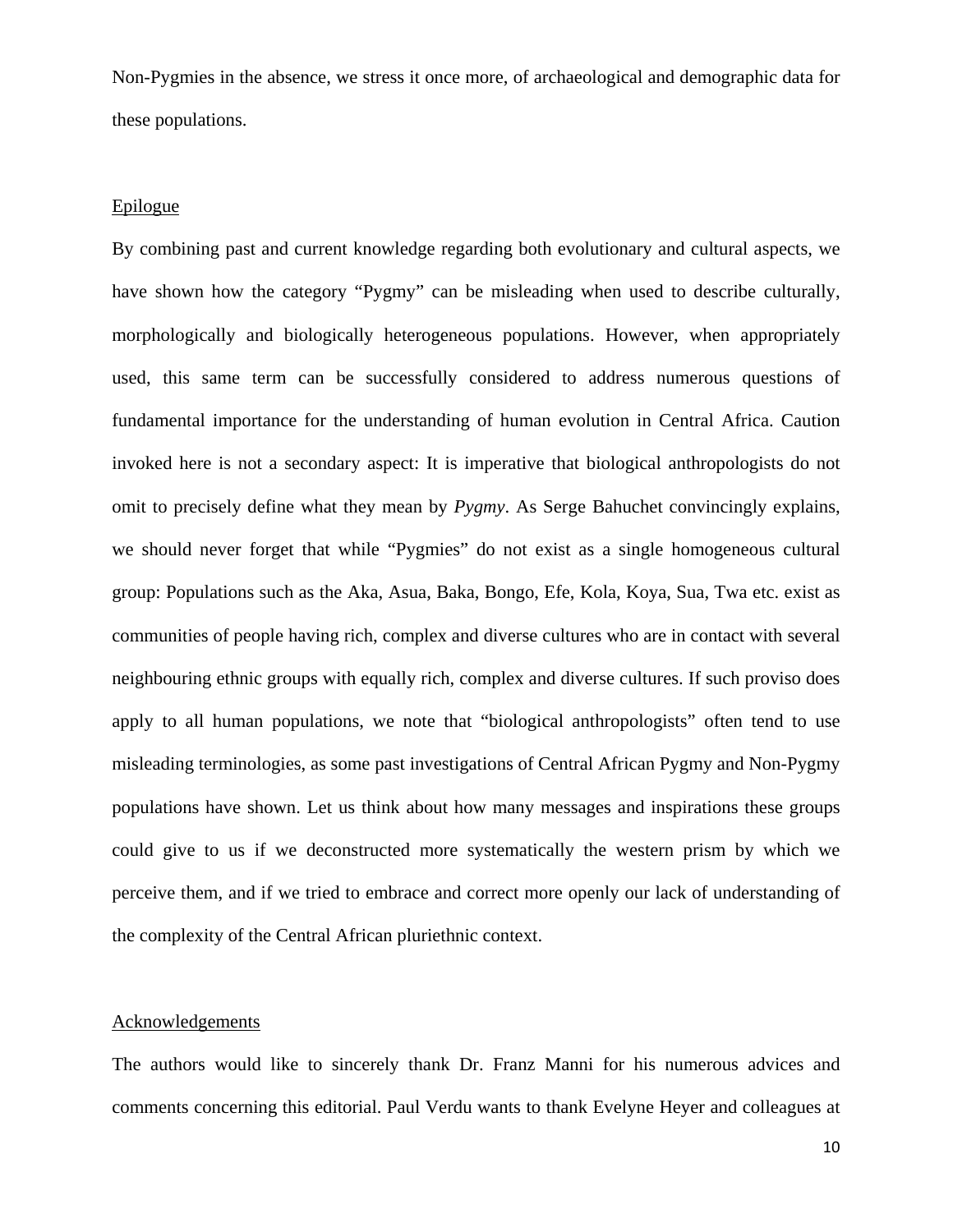the CNRS and the MNHN of Paris (UMR 7206 "Ecoanthropology and Ethnobiology") for giving him the opportunity to work on Central African Pygmy populations between 2005 and 2008, a work which was supported by the ACI Prosodie. The current work is supported in part by the US National Institutes of Health grant RO1 GM081441.

Giovanni Destro Bisol is grateful to Gabriella Spedini for giving him the opportunity to study Pygmy populations from the Central African Republic and Cameroon. He was supported by grants from the University of Rome "La Sapienza", the Ministero dell'Istruzione, dell'Università e della Ricerca and the Istituto Italiano di Antropologia.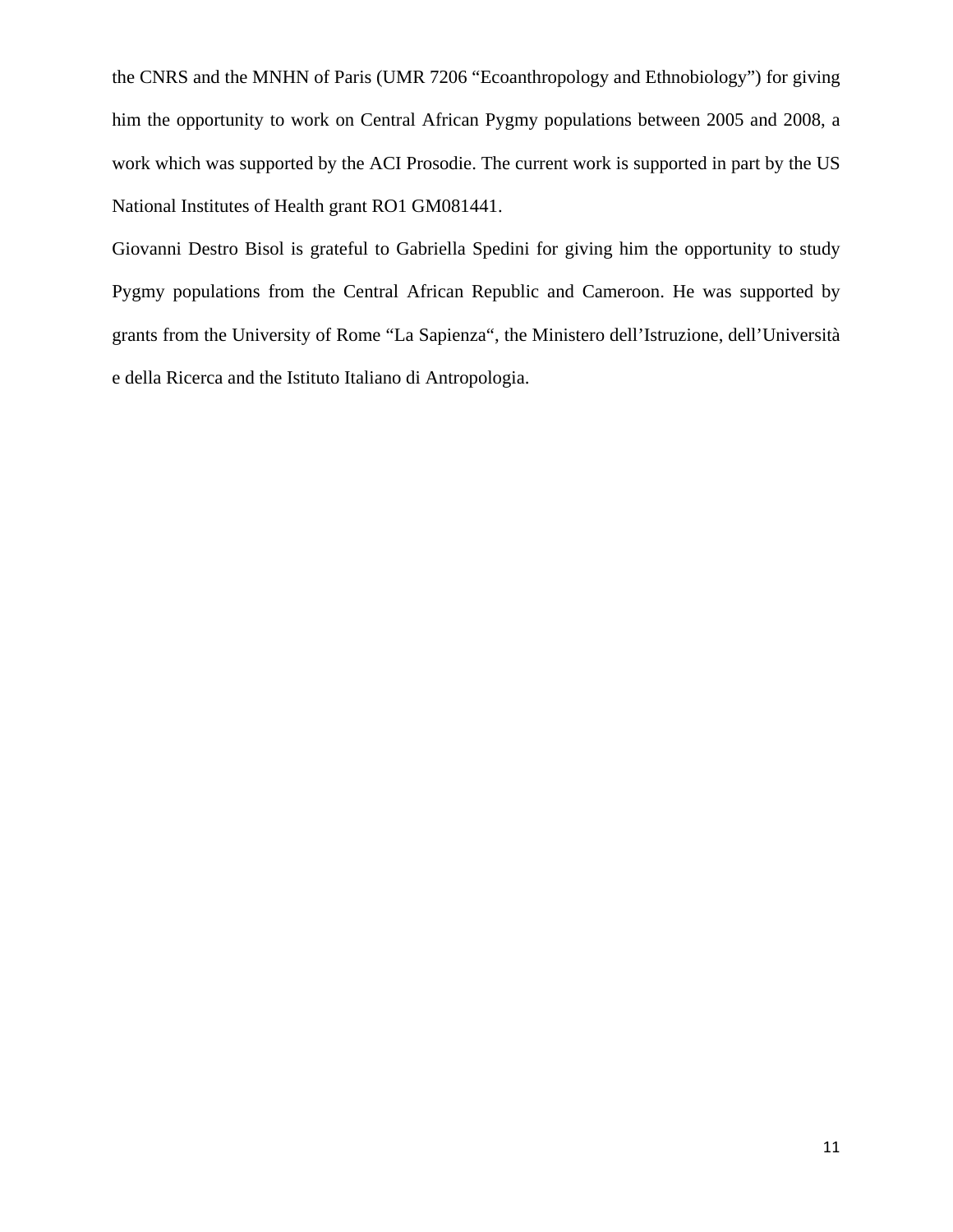#### **References**

Bahuchet S. 1992. Spatial mobility and access to the resources among the African Pygmies. In *Mobility and territoriality Social and spatial boundaries among foragers, fishers, pastoralists and peripatetics.* Casimir, and Rao, eds. N.Y./Oxford: Berg. p 205-257.

Bahuchet S. 1993. L'Invention des Pygmées. Cahiers d'Etudes Africaines 129 (Tome 33 n°1):153-181.

Bahuchet S, and Guillaume H. 1982. Aka-farmer relations in the northwest Congo basin. In: *Politics and history in band societies* E*.* Leacock, and R.B. Lee, eds. Cambridge/Paris: Cambridge University Press /M.S.H. p 189-211.

Bahuchet S, Hladik CM, Hladik A, and Dounias E. 1989. Les stratégies agricoles complémentaires de la chasse et de la pêche. In *Se nourrir en forêt équatoriale: anthropologie alimentaire des populations des régions forestières humides d'Afrique.* C.M. Hladik, S. Bahuchet and I. de Garine, eds. Paris: Unesco-MAB. p 31-34.

Bailey RC, Head G, Tenike M, Owen B, Rechtman R, and Zechenter E. 1989. Hunting and gathering in tropical rainforest: is it possible? *Am. Anthropol.* 91:59-82.

Bahuchet S. 2011. Languages of African rainforest (title may change). *Hum. Biol.* 83(6): pp

Batini C, Coia V, Battaggia C, Rocha J, Pilkington MM, Spedini G, Comas D, Destro-Bisol G, and Calafell F. 2007. Phylogeography of the human mitochondrial L1c haplogroup: genetic signatures of the prehistory of Central Africa. *Mol. Phylogenet. Evol.* 43(2):635-644.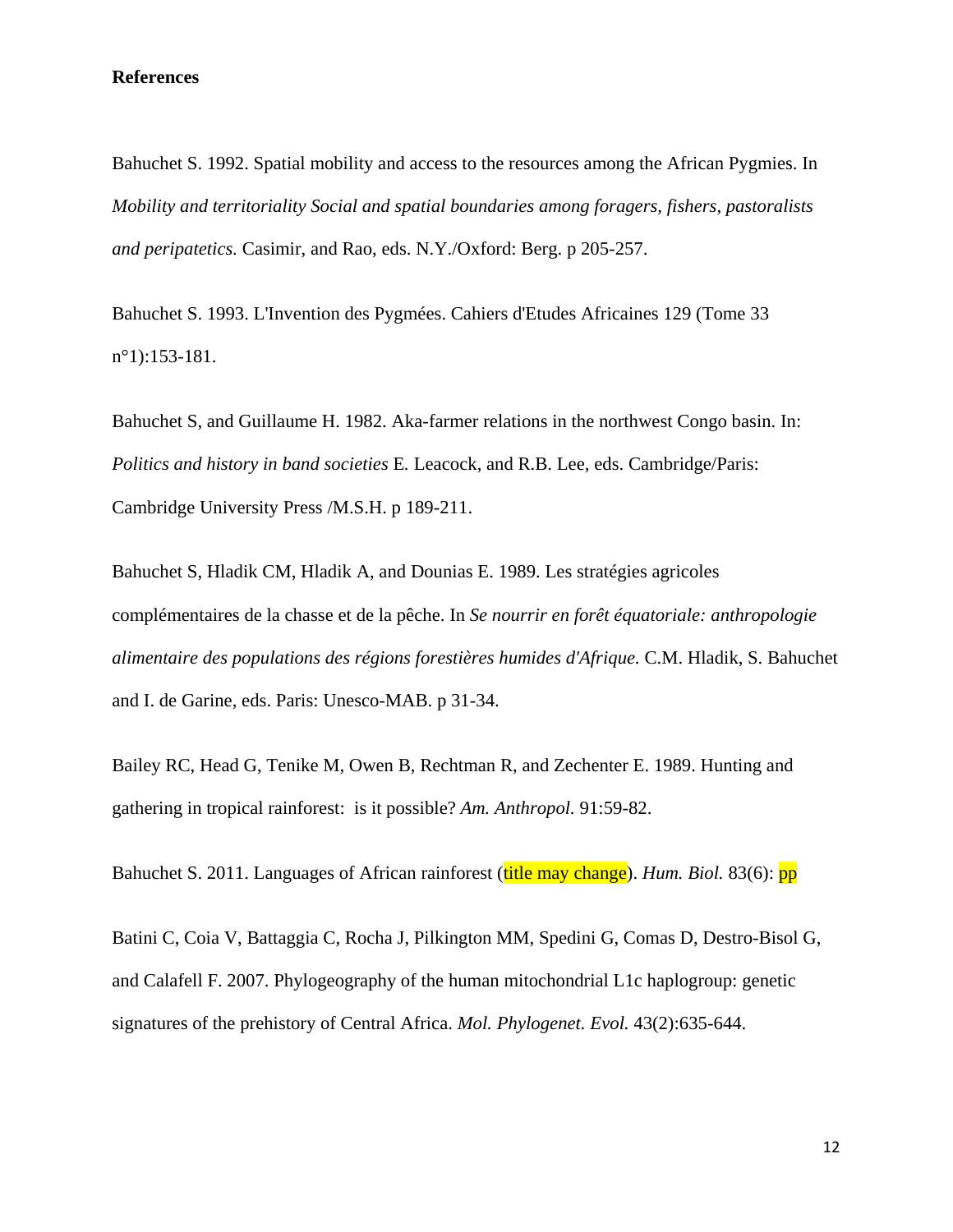Batini C, Lopes J, Behar DM, Calafell F, Jorde LB, van der Veen L, Quintana-Murci L, Spedini G, Destro-Bisol G, and Comas D. 2011. Insights into the demographic history of African Pygmies from complete mitochondrial genomes. *Mol. Biol. Evol.* 28(2):1099-1110.

Beaumont MA, Zhang W, and Balding DJ. 2002. Approximate Bayesian computation in population genetics. *Genetics* 162(4):2025-2035.

Becker NS, Verdu P, Froment A, Le Bomin S, Pagezy H, Bahuchet S, and Heyer E. 2011. Indirect evidence for the genetic determination of short stature in African Pygmies. *Am. J. Phys. Anthropol.* 145(3):390-401.

Becker NSA, Verdu P, Hewlett B, and Pavard S. 2010. Can life history trade-offs explain the evolution of short stature in human pygmies? A response to Migliano and colleagues. *Hum. Biol.* 82(1):17-27.

Campbell MC, and Tishkoff SA. 2010. The evolution of human genetic and phenotypic variation in Africa. *Curr. Biol.* 20(4):R166-173.

Cavalli-Sforza LL, editor. 1986. African Pygmies. London: Academic Press. 462 p.

Cornelissen E. 2002. Human responses to changing environments in Central Africa between 40,000 and 12,000 B.P. *Journal of World Prehistory* 16(3):197-235.

Cornuet JM, Santos F, Beaumont MA, Robert CP, Marin JM, Balding DJ, Guillemaud T, and Estoup A. 2008. Inferring population history with DIY ABC: a user-friendly approach to Approximate Bayesian Computation. *Bioinformatics* 24(23):2713-2719.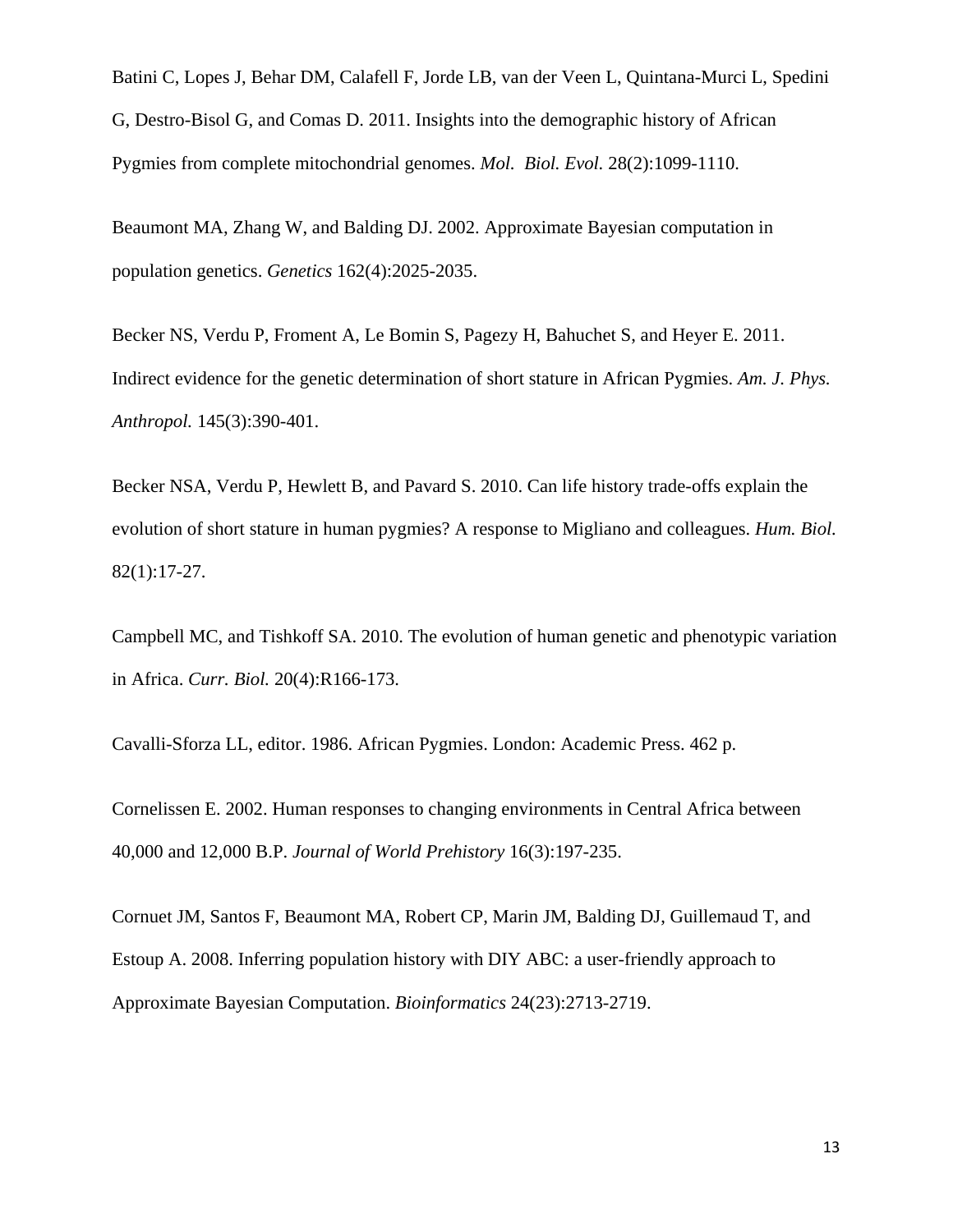Destro-Bisol G, Coia V, Boschi I, Verginelli F, Caglia A, Pascali V, Spedini G, and Calafell F. 2004a. The analysis of variation of mtDNA hypervariable region 1 suggests that Eastern and Western Pygmies diverged before the Bantu expansion. *Am. Nat.* 163(2):212-226.

Destro-Bisol G, Donati F, Coia V, Boschi I, Verginelli F, Caglia A, Tofanelli S, Spedini G, and Capelli C. 2004b. Variation of female and male lineages in sub-Saharan populations: the importance of sociocultural factors. *Mol. Biol. Evol.* 21(9):1673-1682.

Diamond JM. 1991. Anthropology. Why are pygmies small? *Nature* 354(6349):111-112.

Froment A. 1993. Adaptation biologique et variation dans l'espèce humaine : le cas des Pygmées d'Afrique. *Bull. Mém. Soc. Anthropol. Paris* 5:417-448.

Fürniss S, and Bahuchet S. 1995. Existe-t-il des instruments de musique pygmées ? In: Dehoux V, Fürniss S, Le Bomin S, Olivier E, H. R, and Voisin F, editors. Ndroje balendro, musiques, terrains et disciplines (textes offerts à Simha Arom). ed. Paris: Peters-Selaf. p 87-109.

Greenberg JH. 1966. *The languages of Africa. Bloomington*. The Hague: Indiana University/Mouton & Co. 180 p.

Guthrie M. 1967. *Comparative Bantu; an introduction to the comparative linguistics and prehistory of the Bantu languages*. Farnborough,: Gregg. 4 v. p.

Hewlett B. 1996. Cultural diversity among African Pygmies. In *Cultural diversity among twentieth-century foragers. An African perspective*. Kent S, ed. Cambridge: Cambridge University Press. p 215-244.

Hiernaux J. 1974. *The people of Africa*. London: Weidenfeld and Nicolson. xiv, 217 p.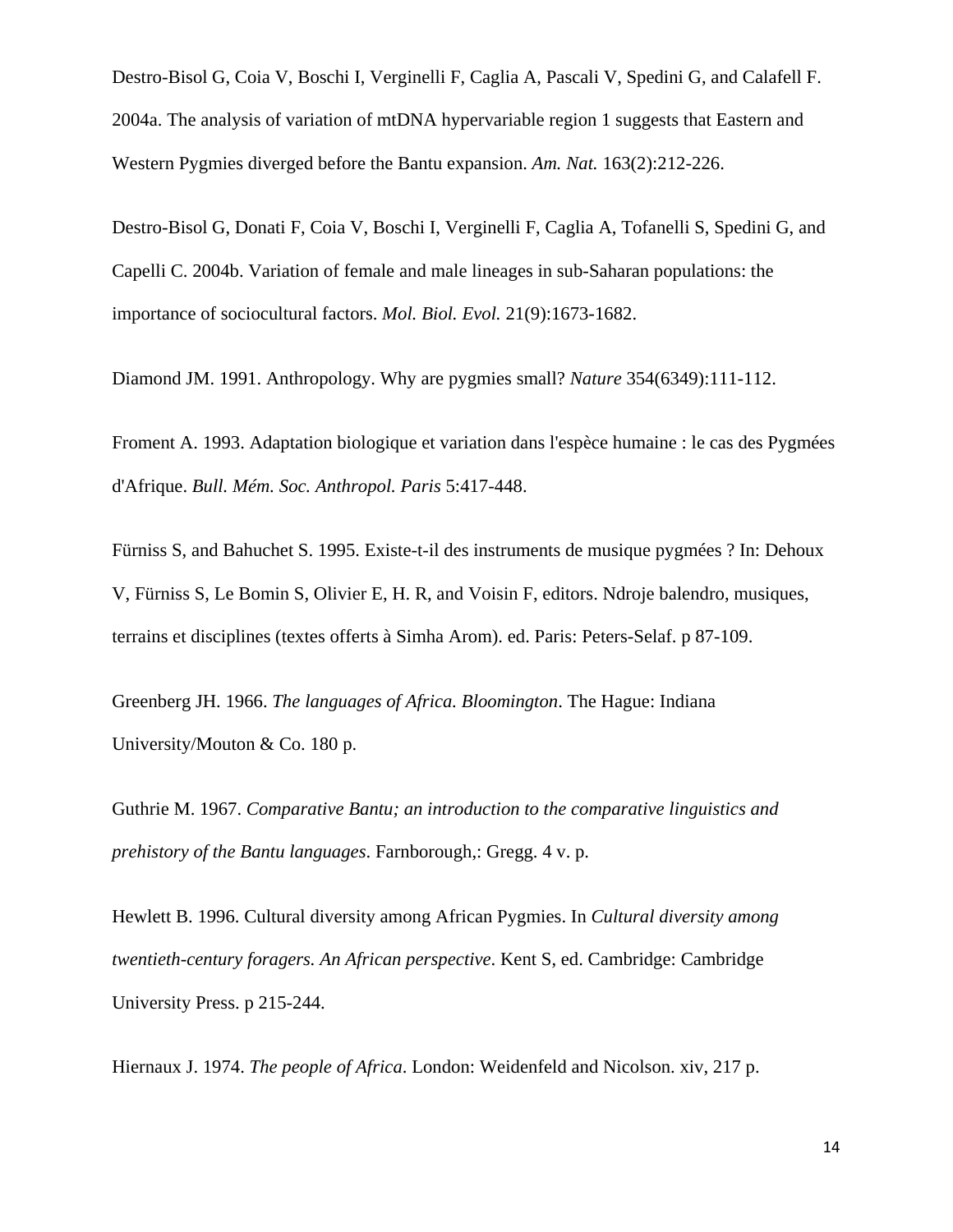Joiris DV. 2003. The framework of Central African hunter-gatherers and neighbouring societies. *African Study Monographs*, Suppl 28:57-79.

Kazadi M. 1981. Méprisés et admirés : l'ambivalence des relations entre les Bacwa (Pygmées) et les Bahemba (Bantu). *Africa* 51(4):837-847.

Migliano AB, Vinicius L, and Lahr MM. 2007. Life history trade-offs explain the evolution of human pygmies. *Proc. Natl. Acad. Sci. USA*. 104(51):20216-20219.

Patin E, Laval G, Barreiro LB, Salas A, Semino O, Santachiara-Benerecetti S, Kidd KK, Kidd JR, Van der Veen L, Hombert JM, Gessain A, Froment A, Bahuchet S, Heyer E, and Quintana-Murci L. 2009. Inferring the demographic history of african farmers and pygmy hunter-gatherers using a multilocus resequencing data set. *PLoS Genet*. 5(4):e1000448.

Perry GH, and Dominy NJ. 2009. Evolution of the human pygmy phenotype. *Trends Ecol. Evol*. 24(4):218-225.

Quintana-Murci L, Quach H, Harmant C, Luca F, Massonnet B, Patin E, Sica L, Mouguiama-Daouda P, Comas D, Tzur S, Balanovsky O, Kidd KK, Kidd JR, van der Veen L, Hombert JM, Gessain A, Verdu P, Froment A, Bahuchet S, Heyer E, Dausset J, Salas A, and Behar DM. 2008. Maternal traces of deep common ancestry and asymmetric gene flow between Pygmy huntergatherers and Bantu-speaking farmers. *Proc. Natl. Acad. Sci. USA*. 105(5):1596-1601.

Tishkoff SA, Reed FA, Friedlaender FR, Ehret C, Ranciaro A, Froment A, Hirbo JB, Awomoyi AA, Bodo JM, Doumbo O, Ibrahim M, Juma AT, Kotze MJ, Lema G, Moore JH, Mortensen H, Nyambo TB, Omar SA, Powell K, Pretorius GS, Smith MW, Thera MA, Wambebe C, Weber JL, and Williams SM. 2009. The genetic structure and history of Africans and African Americans. *Science* 324(5930):1035-1044.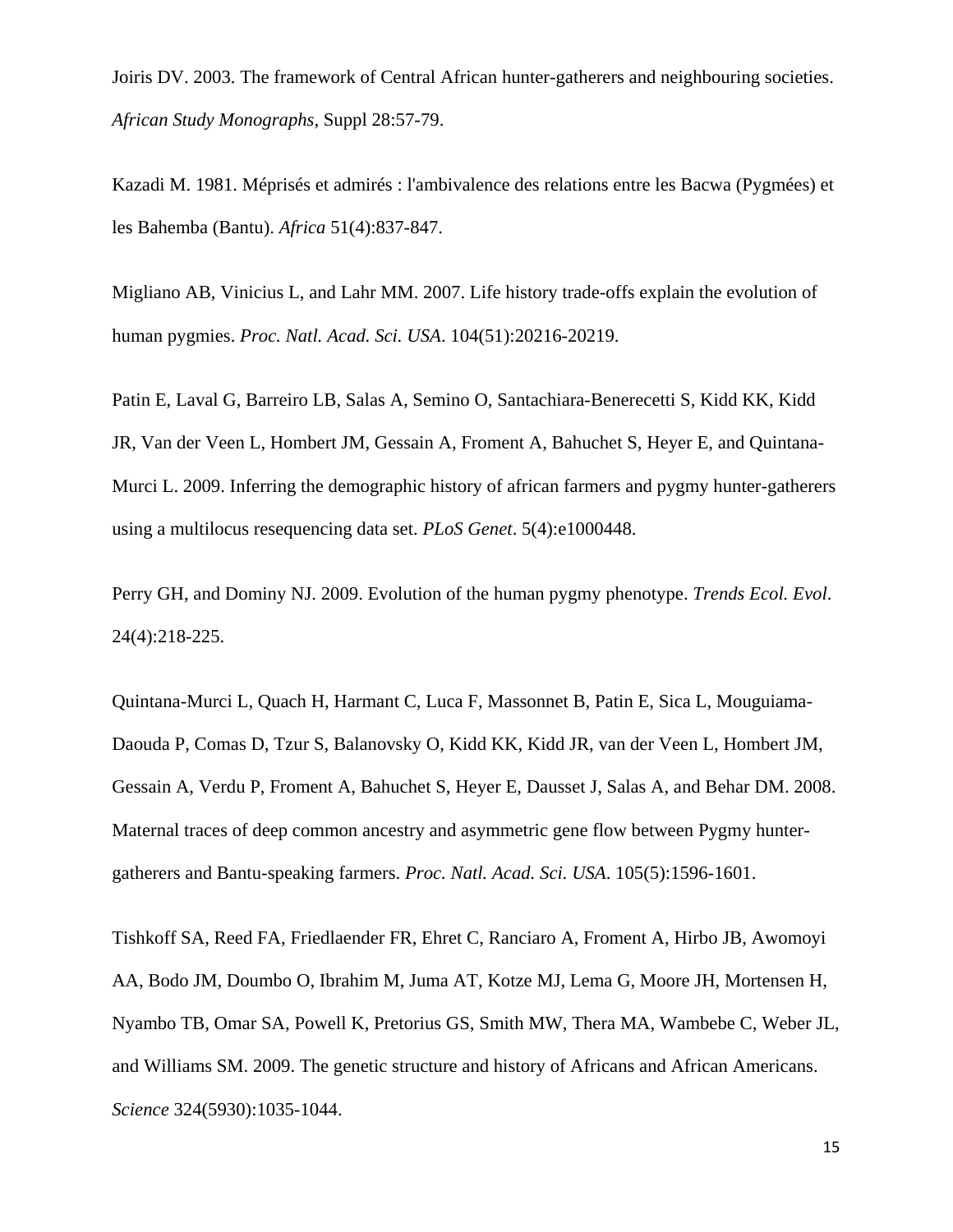Turnbull CM. 1965. *Wayward servants, the two worlds of the African Pygmies*. New York: The Natural History Press. 392 p.

Verdu P, Austerlitz F, Estoup A, Vitalis R, Georges M, Thery S, Froment A, Le Bomin S, Gessain A, Hombert JM, Van der Veen L, Quintana-Murci L, Bahuchet S, and Heyer E. 2009. Origins and genetic diversity of pygmy hunter-gatherers from Western Central Africa. *Curr. Biol*. 19(4):312-318.

Weir BS, and Cockerham CC. 1984. Estimating F-Statistics for the Analysis of Population-Structure. *Evolution* 38(6):1358-1370.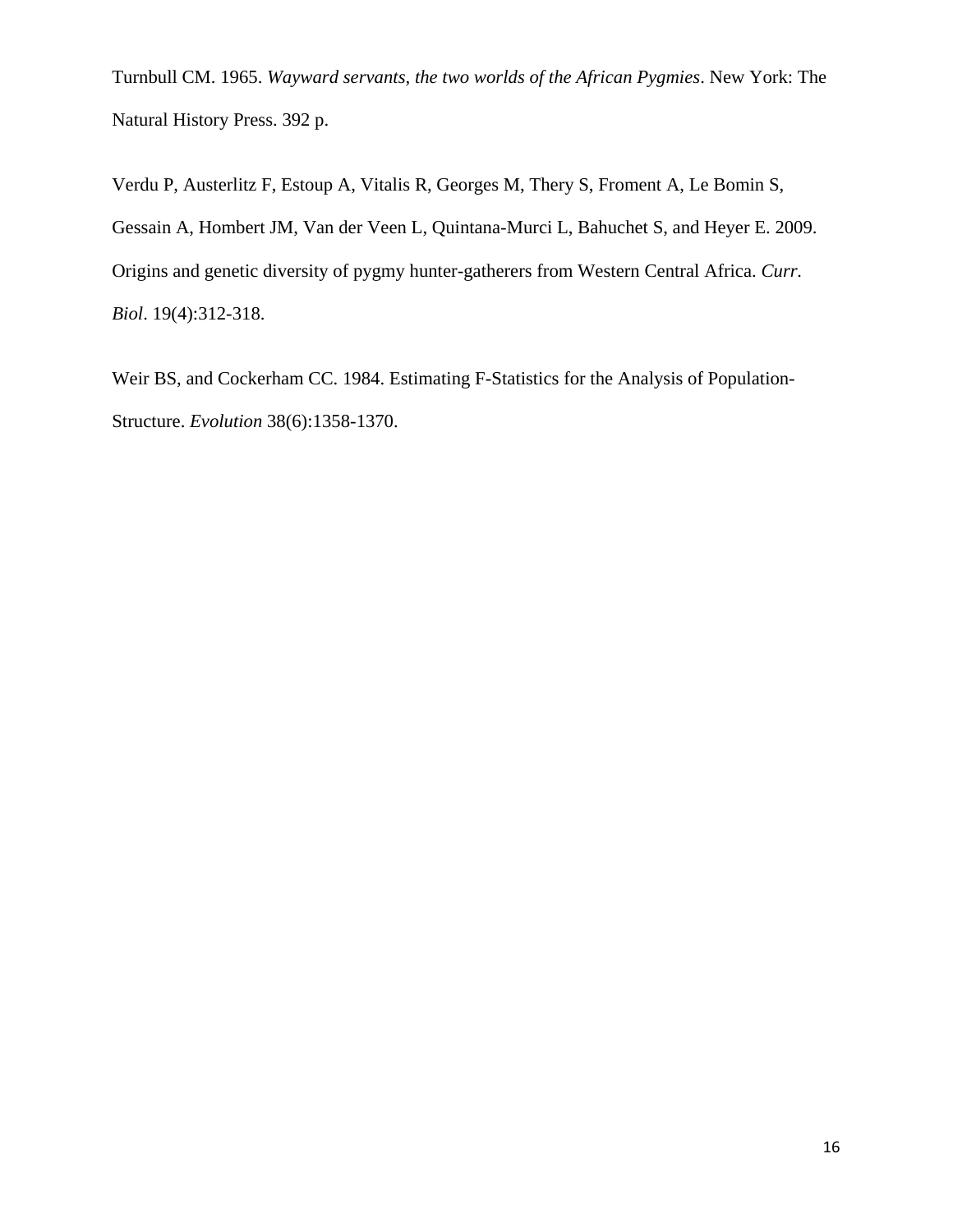**Figure 1. Multidimensional scaling representation of the pairwise genetic dissimilarities between Central African Pygmy and Non-Pygmy populations.**



#### *Figure 1 Caption*

Metric multidimensional scaling (MDS) plot based on pairwise population genetic dissimilarities ( $F_{ST}$ , Weir and Cockerham 1984) computed using 28 autosomal tetranucleotide microsatellite markers genotyped in 9 Pygmy and 12 Non-Pygmy neighboring populations ( $F_{ST}$  matrix previously published in Verdu et al. (2009)). Non-significant pairwise  $F_{ST}$  values based on permutation tests were set to 0 prior to computing the metric MDS (Verdu et al. 2009). To